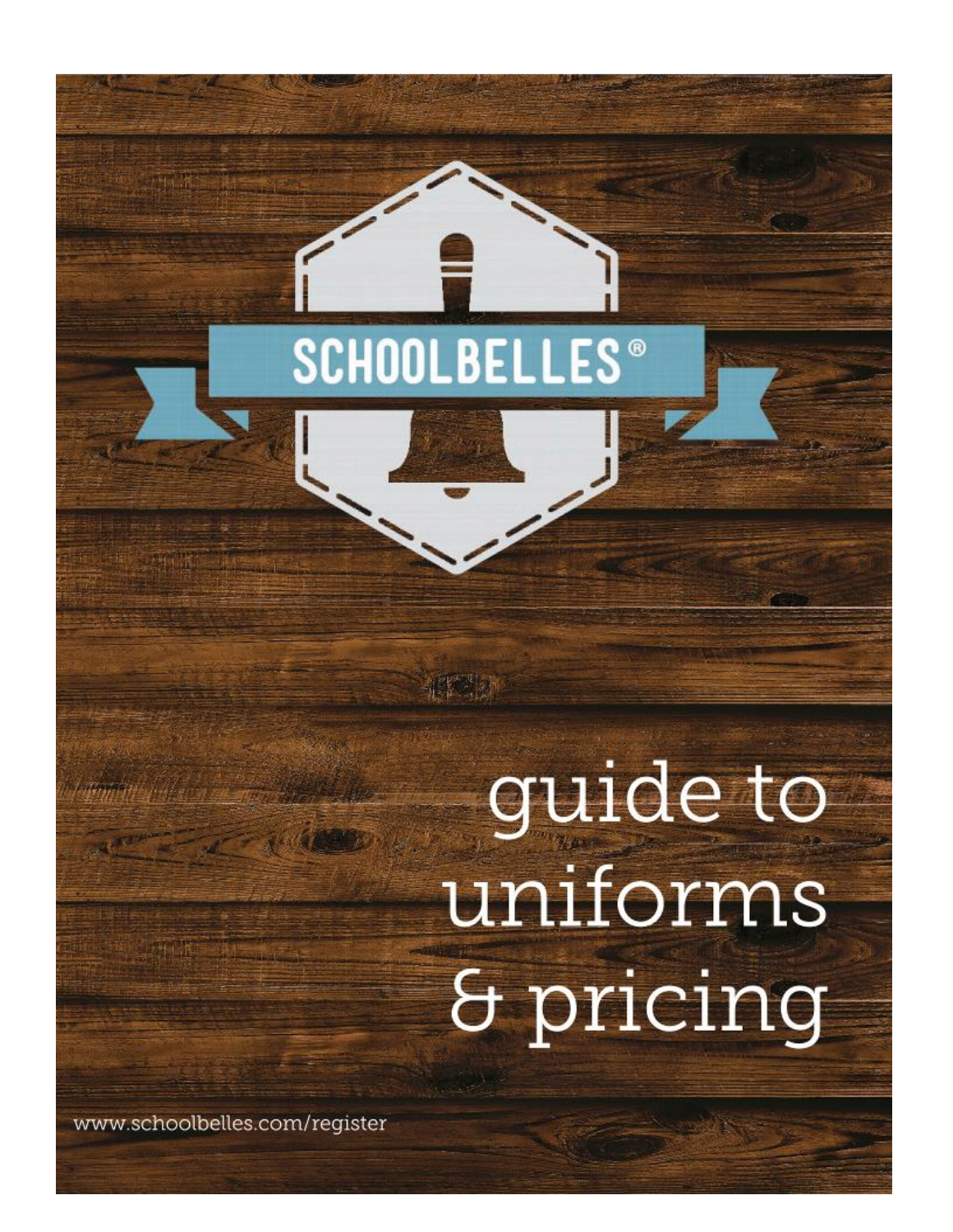| <b>Girls Program</b><br><b>Grades K-8</b> |                          |                                                        | <b>ST. THOMAS THE APOSTLE SCHOOL</b><br>Chicago, IL                                 |  |
|-------------------------------------------|--------------------------|--------------------------------------------------------|-------------------------------------------------------------------------------------|--|
|                                           |                          | Use your school code $$1406$<br>For online shopping    |                                                                                     |  |
|                                           | Grades Jumpers           |                                                        | <b>Price Range</b>                                                                  |  |
| $PK - 2$                                  | 1421                     | Drop Waist Shift Jumper                                | \$47.95 - \$49.95                                                                   |  |
|                                           |                          | <b>Colors: Green/Navy Polyester Plaid-528</b>          |                                                                                     |  |
| Grades Skirts                             |                          |                                                        | <b>Price Range</b>                                                                  |  |
| <b>PK - 8</b>                             | 1516                     | <b>Pleated Skirt</b>                                   | \$46.95 - \$49.95                                                                   |  |
| <b>PK - 8</b>                             | 1533                     | Side Pleat Skort w/ Knit Short                         | \$47.95 - \$50.95                                                                   |  |
|                                           |                          | <b>Colors: Green/Navy Polyester Plaid-528</b>          |                                                                                     |  |
|                                           | <b>Grades Blouses</b>    |                                                        | <b>Price Range</b>                                                                  |  |
| <b>PK - 8</b>                             | 1739                     | Round Collar Short Sleeve                              | $$15.95 - $22.95$                                                                   |  |
| <b>PK - 8</b>                             | 1740                     | Round Collar Long Sleeve                               | $$16.95 - $24.95$                                                                   |  |
| <b>PK - 8</b>                             | 1750                     | <b>Pointed Collar Short Sleeve</b>                     | $$14.95 - $20.95$                                                                   |  |
| <b>PK - 8</b>                             | 1751                     | Pointed Collar Long Sleeve                             | $$16.25 - $21.95$                                                                   |  |
| <b>PK - 8</b>                             | 8339                     | <b>Classroom Round Collar SS</b>                       | $$11.25 - $13.25$                                                                   |  |
|                                           |                          | <b>Colors: White-17</b>                                |                                                                                     |  |
| <b>Grades</b>                             | <b>Embroidered Polos</b> |                                                        | <b>Price Range</b>                                                                  |  |
| <b>PK - 8</b>                             | 5705                     | Pique Knit Short Sleeve                                | \$25.90 - \$29.90                                                                   |  |
|                                           |                          |                                                        | Colors: Dark Green with school monogram-19/1406, Grey with school monogram-21/1406, |  |
|                                           |                          | White with school monogram-17/1406                     |                                                                                     |  |
| Grades Slacks                             |                          |                                                        | <b>Price Range</b>                                                                  |  |
| <b>PK - 8</b>                             | 1261                     | <b>Plaid Flat Front Pants</b>                          | $$36.75 - $40.75$                                                                   |  |
|                                           |                          | <b>Colors: Green/Navy Polyester Plaid-528</b>          |                                                                                     |  |
| $PK - 8$                                  | 3264                     | Brushed Twill Straight Leg Pant (While Supplies Last)  | $$28.75 - $35.75$                                                                   |  |
|                                           |                          | <b>Colors: Navy Brushed Twill-1015</b>                 |                                                                                     |  |
| <b>PK - 8</b>                             | 3244                     | Brushed Twill Straight Leg Pant                        | $$28.95 - $35.95$                                                                   |  |
| <b>PK - 8</b>                             | 8263                     | Classroom Stretch Narrow Leg Pant                      | $$23.50 - $31.50$                                                                   |  |
| <b>PK - 8</b>                             | 8364                     | Classroom Flare Leg Pant                               | \$23.50 - \$33.75                                                                   |  |
|                                           |                          | <b>Colors: Navy-15</b>                                 |                                                                                     |  |
| Grades Shorts                             |                          |                                                        | <b>Price Range</b>                                                                  |  |
| PK - 8                                    | 3267                     | Pleated Walking Shorts (While Supplies Last)           | \$20.95 - \$26.95                                                                   |  |
| PK - 8                                    | 3276                     | Brushed Twill Flat Front Short                         | $$25.50 - $27.50$                                                                   |  |
| <b>PK - 8</b>                             | 8267                     | Classroom Pleated Walking Shorts (While Supplies Last) | \$17.95 - \$26.95                                                                   |  |
| <b>PK - 8</b>                             | 8273                     | <b>Stretch Narrow Leg Shorts</b>                       | $$18.50 - $26.50$                                                                   |  |
| PK - 8                                    | 8277                     | Classroom Bermuda Shorts                               | $$18.50 - $26.50$                                                                   |  |
|                                           |                          | Colors: Navy-15                                        |                                                                                     |  |
|                                           | <b>Grades Sweaters</b>   |                                                        | <b>Price Range</b>                                                                  |  |
| <b>PK - 8</b>                             | 1970                     | Round Neck Cardigan                                    | $$31.50 - $40.50$                                                                   |  |
| <b>PK-8</b>                               | 1993                     | V-Neck Pullover Sweater                                | $$31.50 - $42.50$                                                                   |  |
| <b>PK-8</b>                               | 1994                     | V-Neck Pullover Vest Sweater                           | \$29.50 - \$39.50                                                                   |  |
|                                           |                          | Colors: Navy-15                                        |                                                                                     |  |



**Toll-Free Phone Orders 1-888-637-3037 Pricing Subject to Change** Wednesday, February 23, 2022 REP 1104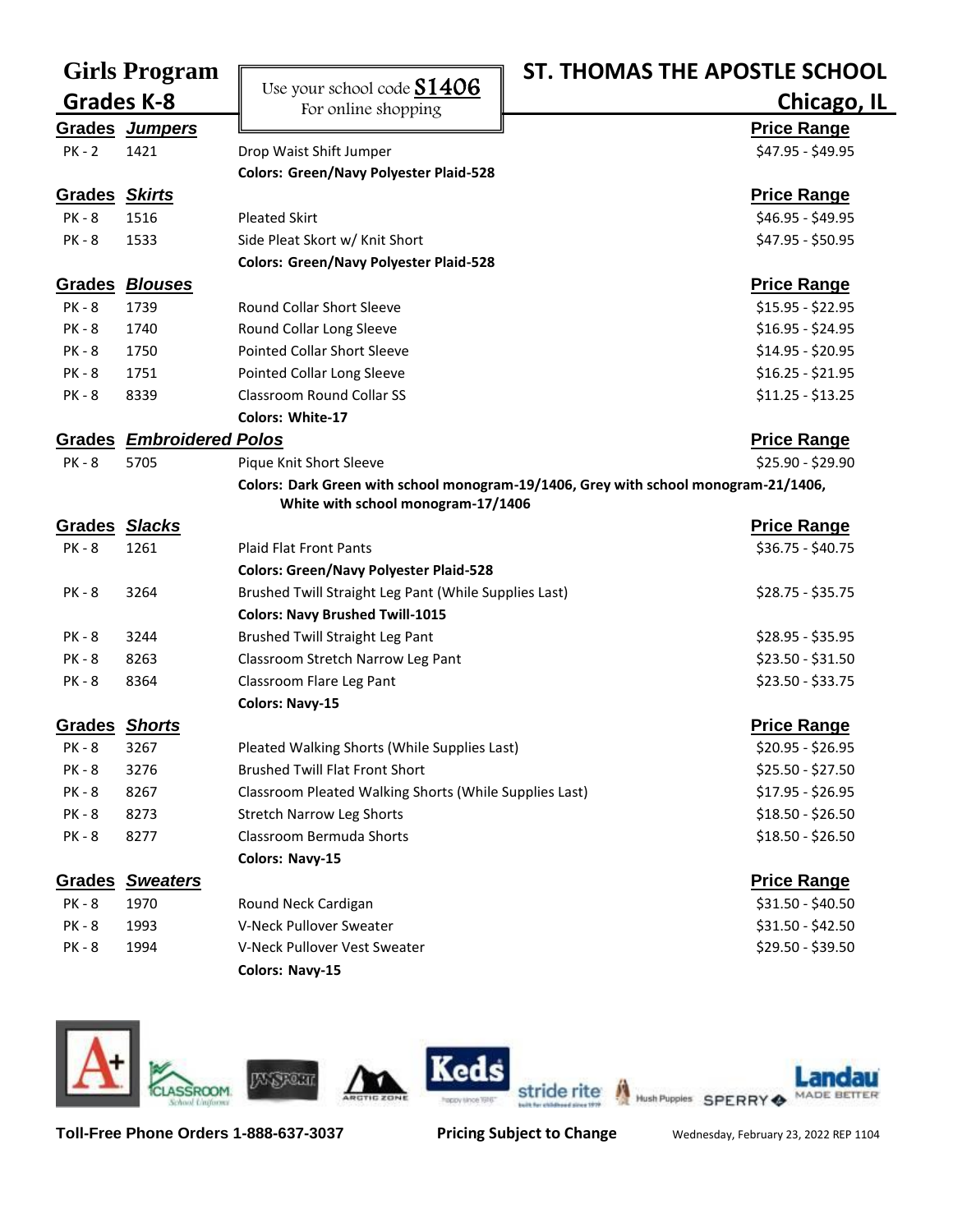| <b>Boys Program</b><br>Grades K-8 |                          | Use your school code $\underline{S1406}$<br>For online shopping | ST. THOMAS THE APOSTLE SCHOOL<br><b>Chicago, IL</b>                                 |  |
|-----------------------------------|--------------------------|-----------------------------------------------------------------|-------------------------------------------------------------------------------------|--|
|                                   |                          |                                                                 |                                                                                     |  |
| PK - 8                            | 5202                     | Plain Front Pants (While Supplies Last)                         | $$28.25 - $36.25$                                                                   |  |
|                                   |                          | <b>Colors: Navy Corduroy-415</b>                                |                                                                                     |  |
| <b>PK - 8</b>                     | 5202                     | Plain Front Pants (While Supplies Last)                         | \$26.95 - \$34.95                                                                   |  |
| <b>PK - 8</b>                     | 5203                     | Pleated Front Pants (While Supplies Last)                       | $$26.95 - $35.95$                                                                   |  |
| PK - 8                            | 5208                     | Classic Chino                                                   | $$26.50 - $33.95$                                                                   |  |
| <b>PK - 8</b>                     | 8332                     | Narrow Leg Chino                                                | $$21.95 - $32.95$                                                                   |  |
|                                   |                          | Colors: Navy-15                                                 |                                                                                     |  |
| <b>Grade</b>                      | <b>Shorts</b>            |                                                                 | <b>Price Range</b>                                                                  |  |
| PK - 8                            | 3282                     | Flat Front Long Shorts (While Supplies Last)                    | $$20.25 - $28.25$                                                                   |  |
|                                   |                          | <b>Colors: Navy Brushed Twill-1015</b>                          |                                                                                     |  |
| PK - 8                            | 3268                     | Pleated Walking Shorts (While Supplies Last)                    | $$20.50 - $28.50$                                                                   |  |
| <b>PK - 8</b>                     | 3288                     | <b>Classic Chino Short</b>                                      | $$20.25 - $28.25$                                                                   |  |
|                                   |                          | <b>Colors: Navy-15</b>                                          |                                                                                     |  |
| <u>Grade</u>                      | <b>Shirts</b>            |                                                                 | <b>Price Range</b>                                                                  |  |
| <b>PK - 8</b>                     | 5703                     | Short Sleeve Dress Shirt                                        | $$17.95 - $23.95$                                                                   |  |
| <b>PK-8</b>                       | 5704                     | Long Sleeve Dress Shirt                                         | $$18.95 - $26.95$                                                                   |  |
| <b>PK-8</b>                       | 5760                     | <b>Traditional Oxford, SS</b>                                   | $$19.95 - $26.95$                                                                   |  |
| <b>PK - 8</b>                     | 5761                     | <b>Traditional Oxford, LS</b>                                   | $$21.95 - $29.95$                                                                   |  |
|                                   |                          | <b>Colors: Light Blue-12</b>                                    |                                                                                     |  |
| <b>Grade</b>                      | <b>Embroidered Polos</b> |                                                                 | <b>Price Range</b>                                                                  |  |
| PK - 8                            | 5705                     | Pique Knit Short Sleeve                                         | \$25.90 - \$29.90                                                                   |  |
|                                   |                          |                                                                 | Colors: Dark Green with school monogram-19/1406, Grey with school monogram-21/1406, |  |
|                                   |                          | White with school monogram-17/1406                              |                                                                                     |  |
| <u>Grade</u>                      | <b>Sweaters</b>          |                                                                 | <b>Price Range</b>                                                                  |  |
| PK - 8                            | 1993                     | <b>V-Neck Pullover Sweater</b>                                  | $$31.50 - $42.50$                                                                   |  |
| <b>PK - 8</b>                     | 1994                     | V-Neck Pullover Vest Sweater                                    | \$29.50 - \$39.50                                                                   |  |
| <b>PK - 8</b>                     | 5912                     | V-Neck Cardigan Sweater                                         | $$36.25 - $46.25$                                                                   |  |
|                                   |                          | Colors: Navy-15                                                 |                                                                                     |  |
|                                   |                          | <b>Girls and Boys Program</b>                                   |                                                                                     |  |
| <b>Grade</b>                      | <u>Gym Wear</u>          |                                                                 | <b>Price Range</b>                                                                  |  |
| PK - 8                            | 2020                     | T-Shirt                                                         | \$11.70 - \$14.50                                                                   |  |
|                                   |                          | Colors: White with school logo-17/7267                          |                                                                                     |  |
| PK - 8                            | 2040                     | <b>Traditional Sweatpants</b>                                   | $$17.75 - $23.25$                                                                   |  |
| <b>PK - 8</b>                     | 2050                     | <b>Traditional Sweatshirt</b>                                   | \$23.25 - \$29.70                                                                   |  |
| <b>PK - 8</b>                     | 2069                     | Jersey Short                                                    | $$16.25 - $18.25$                                                                   |  |
|                                   |                          | Colors: Dark Green with school logo-19/7267                     |                                                                                     |  |

#### **Visit us online and view our selection of Shoes, backpacks, lunch bags & colorful accessories! Hosiery/Socks: Navy-15, White-17, Black-22 Belts: Black-22, Brown-23, Navy-15**